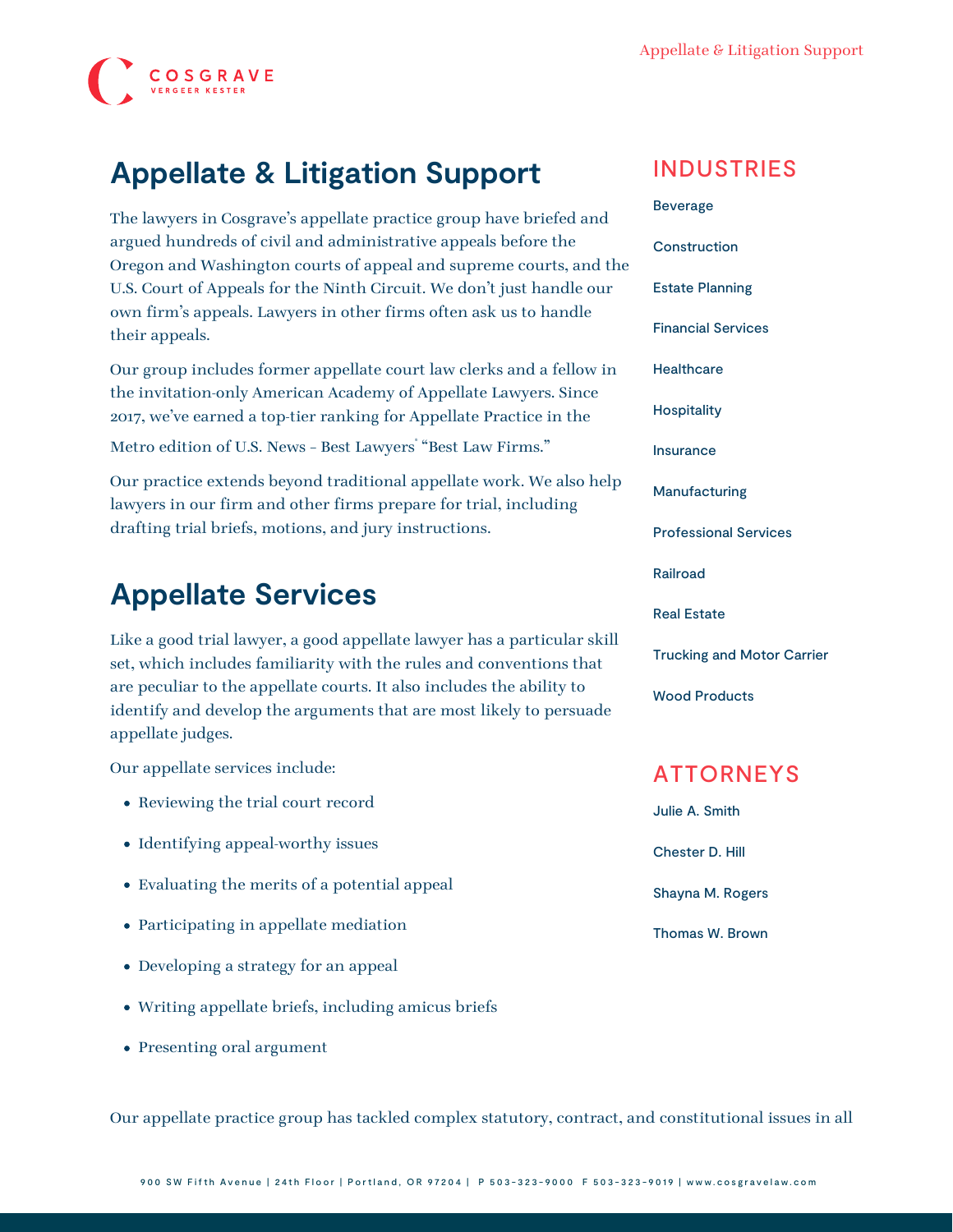

areas of civil practice – from personal injury to business litigation, insurance coverage to professional liability, construction defects to civil rights, and more. We've constructed novel, cutting edge legal theories, many of which have been accepted by the appellate courts. For a list of representative appeals we've handled, see below.

# **Litigation Support Services**

Cosgrave's appellate practitioners are known for their substantive and procedural knowledge as well as their analytical and writing skills. That's why our clients and trial attorneys (from our firm and other firms) frequently ask us to assist in trial court proceedings.

Over the years, our group has drafted and argued hundreds of trial court motions and has assisted in dozens of trials.

Our litigation support services include:

- Analyzing complex legal issues
- Consulting on litigation strategy
- Drafting and arguing dispositive motions
- Drafting and arguing trial submissions, including trial memoranda, jury instructions, motions in limine, verdict forms, and motions for directed verdict
- Drafting and arguing post-trial motions, including motions for new trial
- Participating in trial to ensure that a proper trial court record is made and that specific issues are properly preserved for appeal.

### **Representative Cases**

#### Oregon Supreme Court

- [Busch v. McInnis Waste Systems, Inc.](https://www.cosgravelaw.com/wp-content/uploads/2015/06/Busch-v.-McInniS-Waste-Systems-Inc.pdf)
- [Portfolio Recovery Associates, LLC v. Sanders](https://www.cosgravelaw.com/wp-content/uploads/2015/06/Portfolio-Recovery-Associates-LLC-v.-Sanders.pdf)
- [Barrett v. Union Pacific Railroad Company](http://cosgravelawold.wpengine.com/wp-content/uploads/2015/06/Barrett-v.-Union-Pacific-Railroad-Company.pdf)
- [Turner v. Dept. of Transportation](http://cosgravelawold.wpengine.com/wp-content/uploads/2015/06/Turner-v.-Dept.-of-Transportation.pdf)
- [Rains v. Stayton Builders Mart](https://www.cosgravelaw.com/wp-content/uploads/2015/03/Rains-v.-Stayton-Builders-Mart.pdf)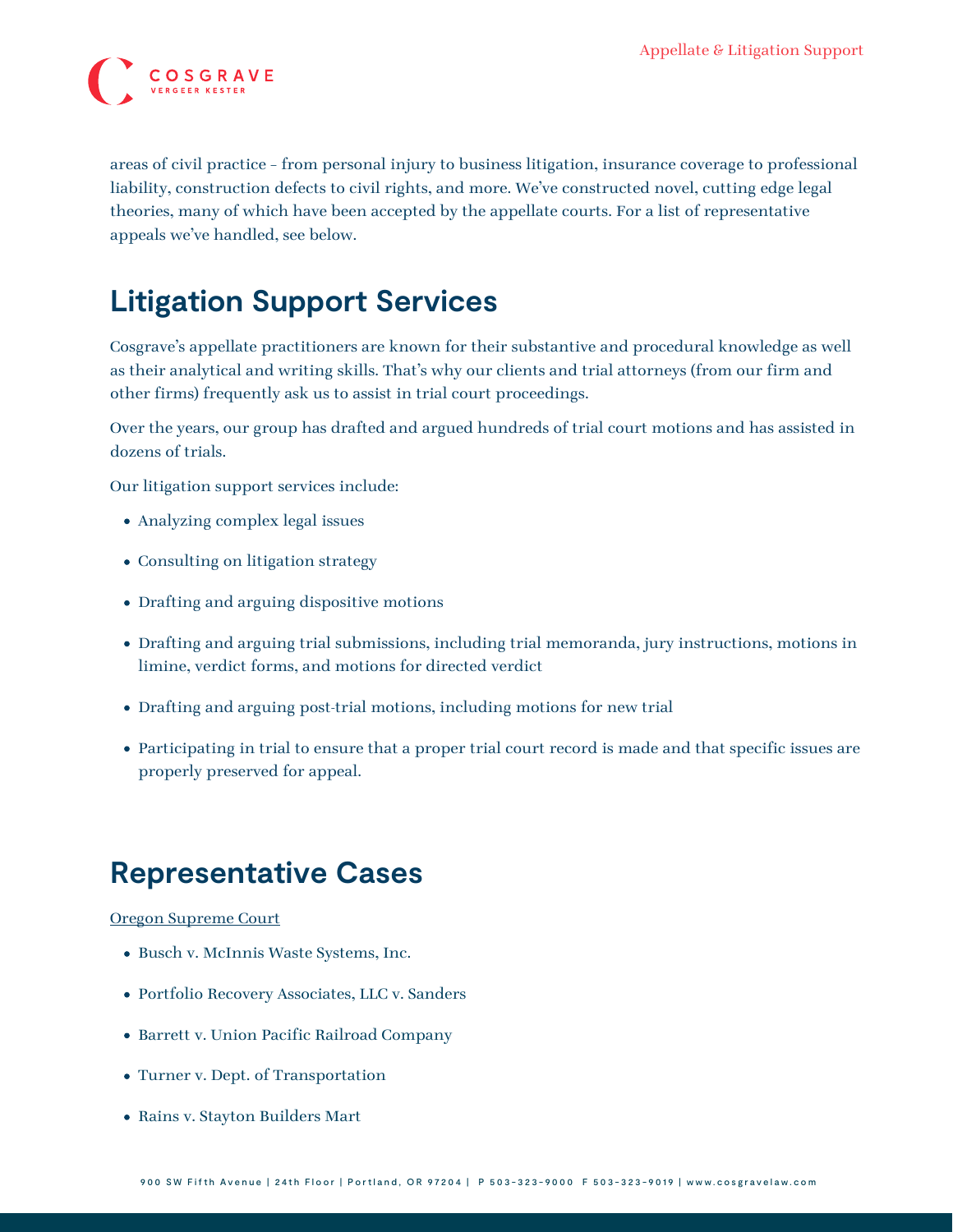

- [Alfieri v. Solomon](https://www.cosgravelaw.com/wp-content/uploads/2015/03/Alfieri-v.-Solomon.pdf)
- [Brownstone Homes Condo. Assn. v. Brownstone Forest Hts \(Brownstone II\)](https://www.cosgravelaw.com/wp-content/uploads/2015/06/Brownstone-Homes-Condo.-Assn.-v.-Brownstone-Forest-Hts-2.pdf)
- [Brownstone Homes Condo. Assn. v. Brownstone Forest Hts.](https://www.cosgravelaw.com/wp-content/uploads/2015/06/Brownstone-Homes-Condo.-Assn.-v.-Brownstone-Forest-Hts..pdf)
- [Montara Owners Association v. La Noue Development LLC](https://www.cosgravelaw.com/wp-content/uploads/2015/03/Montara-Owners-Association-v.-La-Noue-Development-LLC.pdf)
- [Brandrup v. ReconTrust Co.](https://www.cosgravelaw.com/media/fpo/S060281-Brandrup.pdf)
- [Waldner v. Stephens](https://www.cosgravelaw.com/wp-content/uploads/2015/03/Waldner-v.-Stephens.pdf)
- [Lowe v. Philip Morris USA, Inc.](https://www.cosgravelaw.com/wp-content/uploads/2015/03/Lowe-v.-Philip-Morris-USA-Inc..pdf)
- [Mid-Century Ins. v. Perkins](https://www.cosgravelaw.com/wp-content/uploads/2015/03/Mid-Century-Ins.-v.-Perkins.pdf)
- [Logan v. D.W. Sivers Co.](https://www.cosgravelaw.com/wp-content/uploads/2015/03/Logan-v.-D.W.-Sivers-Co..pdf)
- [Reynolds v. Schrock](https://www.cosgravelaw.com/wp-content/uploads/2015/03/Reynolds-v.-Schrock.pdf)

#### Oregon Court of Appeals

- [Scott v. Kesselring](https://www.cosgravelaw.com/wp-content/uploads/2015/06/Scott-v.-Kesselring.pdf)
- [Porter v. Veenhuisen](https://www.cosgravelaw.com/wp-content/uploads/2015/06/p17027coll5_26279.pdf)
- Ray Klein Inc. v. Wade
- Harsch Investment Properties Management, LLC v. Schnitzer
- Johnson v. Gheen
- [Stonecrest Properties, LLC v. City of Eugene](https://www.cosgravelaw.com/wp-content/uploads/2015/06/Stonecrest-Properties-LLC-v.-City-of-Eugene.pdf)
- [LDS Development LLC v. City of Eugene](https://www.cosgravelaw.com/wp-content/uploads/2015/06/LDS-Development-LLC-v.-City-of-Eugene.pdf)
- [Market Transport Ltd. v. Employment Dept.](https://www.cosgravelaw.com/wp-content/uploads/2015/06/Market-Transport-Ltd.-v.-Employment-Dept..pdf)
- [Wells Fargo Bank, NA v. Haas](https://www.cosgravelaw.com/wp-content/uploads/2015/06/Wells-Fargo-Bank-NA-v.-Haas.pdf)
- LDS Development, LLC v. City of Eugene
- [Wingett v. Silbernagel](https://www.cosgravelaw.com/wp-content/uploads/2015/06/Wingett-v.-Silbernagel.pdf)
- [Village at North Pointe Condo Assn. v. Bloedel Const. \(Village I\)](https://www.cosgravelaw.com/wp-content/uploads/2015/06/Village-at-North-Pointe-Condo.-Assn.-v.-Bloedel-Const.-Village-1.pdf)
- [Concienne v. Asante](https://www.cosgravelaw.com/wp-content/uploads/2015/03/Concienne-v.-Asante.pdf)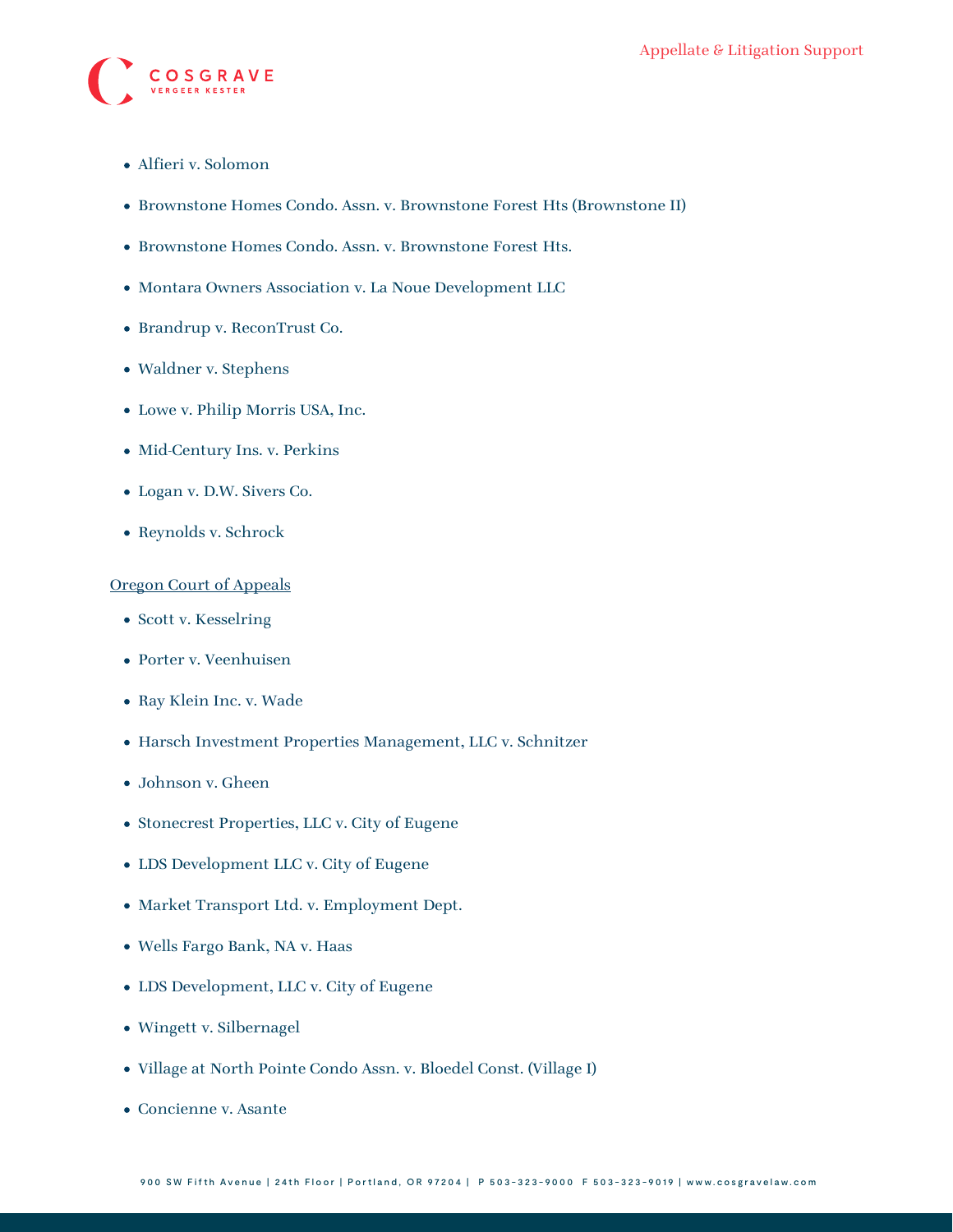

- [Thoens v. Safeco Insurance Company of Oregon](https://www.cosgravelaw.com/wp-content/uploads/2015/03/Thoens-v.-Safeco-Insurance-Company-of-Oregon.pdf)
- Turner v. State
- [Alfieri v. Solomon](https://www.cosgravelaw.com/wp-content/uploads/2015/03/Alfieri-v.-Solomon.pdf)
- [Amerivest Financial v. Malouf](https://www.cosgravelaw.com/wp-content/uploads/2015/03/Amerivest-Financial-v.-Malouf.pdf)
- [Adair Homes, Inc. v. Dunn Carney](https://www.cosgravelaw.com/media/fpo/Adair.pdf)
- [Montara Owners Assn. v. La Noue Development, LLC](https://www.cosgravelaw.com/media/fpo/A140771-La%20Noue.pdf)
- [Rains v. Stayton Builders Mart, Inc.](https://www.cosgravelaw.com/media/fpo/A152100-Raines.pdf)
- [Two Two v. Fujitec America, Inc.](https://www.cosgravelaw.com/wp-content/uploads/2015/03/Two-Two-v.-Fujitec-America-Inc..pdf)

#### Ninth Circuit Court of Appeals

- [Sponer v. Wells Fargo](https://www.cosgravelaw.com/wp-content/uploads/2015/06/19-35892.pdf)
- [Scheel v. Guideone Mutual Insruance Company](https://www.cosgravelaw.com/wp-content/uploads/2015/06/17-35725.pdf)
- [Romani v. Wells Fargo Bank NA](https://www.cosgravelaw.com/wp-content/uploads/2015/06/Romani-v.-Wells-Fargo-Bank-NA.pdf)
- [Paulson v. Arbaugh](https://www.cosgravelaw.com/wp-content/uploads/2015/03/Paulson-v.-Arbaugh.pdf)
- [Paulson v. Oregon State Bar](https://www.cosgravelaw.com/wp-content/uploads/2015/03/Paulson-v.-Oregon-State-Bar.pdf)
- Clackamas County v. Midwest Employers Cas. Co.
- Kode v. Carlson
- [Bispo v. GSW, Inc.](http://www.ca9.uscourts.gov/datastore/memoranda/2010/01/07/08-36052.pdf)
- [Brooks v. Citibank, N.A.](http://www.ca9.uscourts.gov/datastore/memoranda/2009/09/08/08-35574.pdf)
- [Darian v. Accent Builders, Inc.](http://www.ca9.uscourts.gov/datastore/memoranda/2009/06/16/06-55692.pdf)
- [AT&T Communications-East Inc. v. BNSF Ry. Co.](http://www.ca9.uscourts.gov/datastore/memoranda/2009/01/22/07-35324.pdf)
- AcraDyne Inc. v. Travelers Cas. & Sur. Co. of America
- Clark v. Capital Credit & Collection Services, Inc.

#### Washington Supreme Court

[Broughton Lumber Company v. BNSF Railway Company](https://www.cosgravelaw.com/wp-content/uploads/2015/03/Broughton-Lumber-Company-v.-BNSF-Railway-Company.pdf)